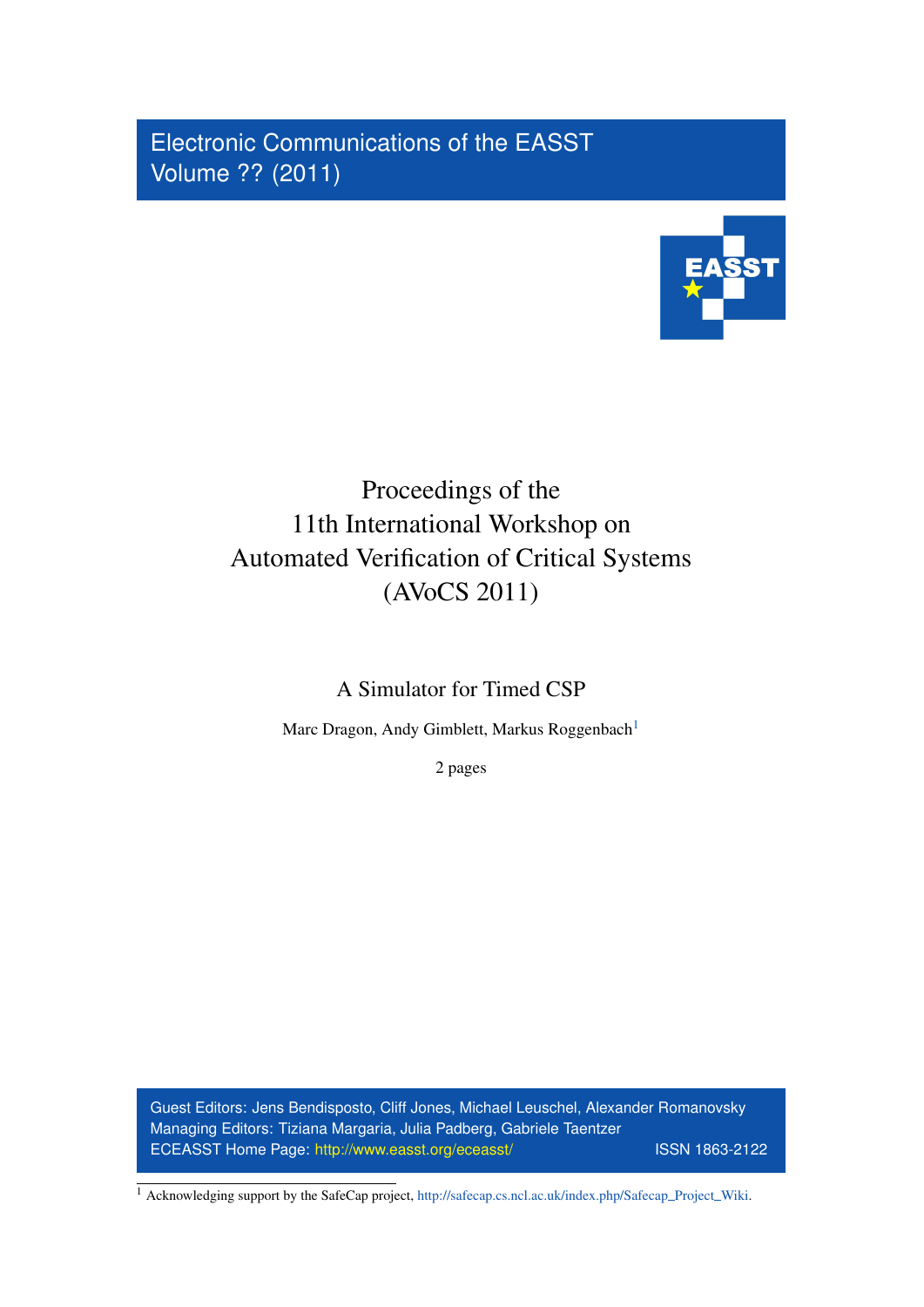

## A Simulator for Timed CSP

Marc Dragon, Andy Gimblett, Markus Roggenbach[†](#page-1-0)

Swansea University, Wales, UK

Abstract: We present a simulator for Timed CSP based on the tool ProB.

Keywords: Timed CSP, ProB, Process Algebra, Real-Time, Simulation.

Time is an integral aspect of computer systems. It is essential for modelling a system's performance, but may also affect its safety or security. Timed CSP [\[Sch00\]](#page-2-0) conservatively extends the process algebra CSP with timed primitives, where real numbers  $\geq 0$  model how time passes with reference to a single, conceptually global, clock. While there have been approaches for model checking Timed CSP ([\[Sch00,](#page-2-0) [DHSZ06\]](#page-2-1)), to the best of our knowledge we are the first to present a simulator for Timed CSP. Here, we restrict time to rational values only. Theoretically, this limits the expressibility of the language. Practically, this limitation turns out to be negligible (for instance all examples of Schneider's book [\[Sch00\]](#page-2-0) can be dealt with in our simulator). The simulator is the outcome of an undergraduate project at Swansea University [\[Dra11\]](#page-2-2).



Our Timed CSP simulator extends the open source tool ProB [\[Leu\]](#page-2-3). ProB's CSP simulator works as follows: The CSP specification is analyzed by a parser (written in Haskell) and translated to a representation in Prolog. A CSP Interpreter (in Prolog) stores the "firing rules"

of CSP's operational semantics. The Simulator (also in Prolog) determines the actions available and the resultant states. A GUI (written in Tcl/Tk) allows the user to interact with the Simulator.

Timed CSP is closed under rational time [\[DNR11\]](#page-2-4). Consider, for example, the following firing rule  $\left(\frac{t}{\sqrt{r}}\right)$  stands for a timed transition of duration *t*):

$$
\frac{P \stackrel{d'}{\rightsquigarrow} P'}{(P \triangleright^d Q) \stackrel{d'}{\rightsquigarrow} (P' \triangleright^{d-d'} Q)} \quad [0 < d' \le d]
$$

Let  $P \triangleright^d Q$  have rational times only (in particular, *d* is rational). Let *d'* be rational. Then  $d - d'$ is rational and, by induction,  $P'$  has rational times only. Thus,  $P' \triangleright^{d-d'} Q$  has rational times only. Decision 1 Our Timed CSP simulator deals with rational time only.

ProB also implements firing rules for those untimed CSP operators which usually are treated as syntactic sugar, e.g., the untimed timeout  $P \triangleright Q = (P \square Q) \square Q$ . We follow ProB's design: Decision 2 All untimed and timed operators have their own timed firing rules.

<span id="page-1-0"></span><sup>†</sup> Acknowledging support by the SafeCap project, [http://safecap.cs.ncl.ac.uk/index.php/Safecap](http://safecap.cs.ncl.ac.uk/index.php/Safecap_Project_Wiki) Project Wiki.